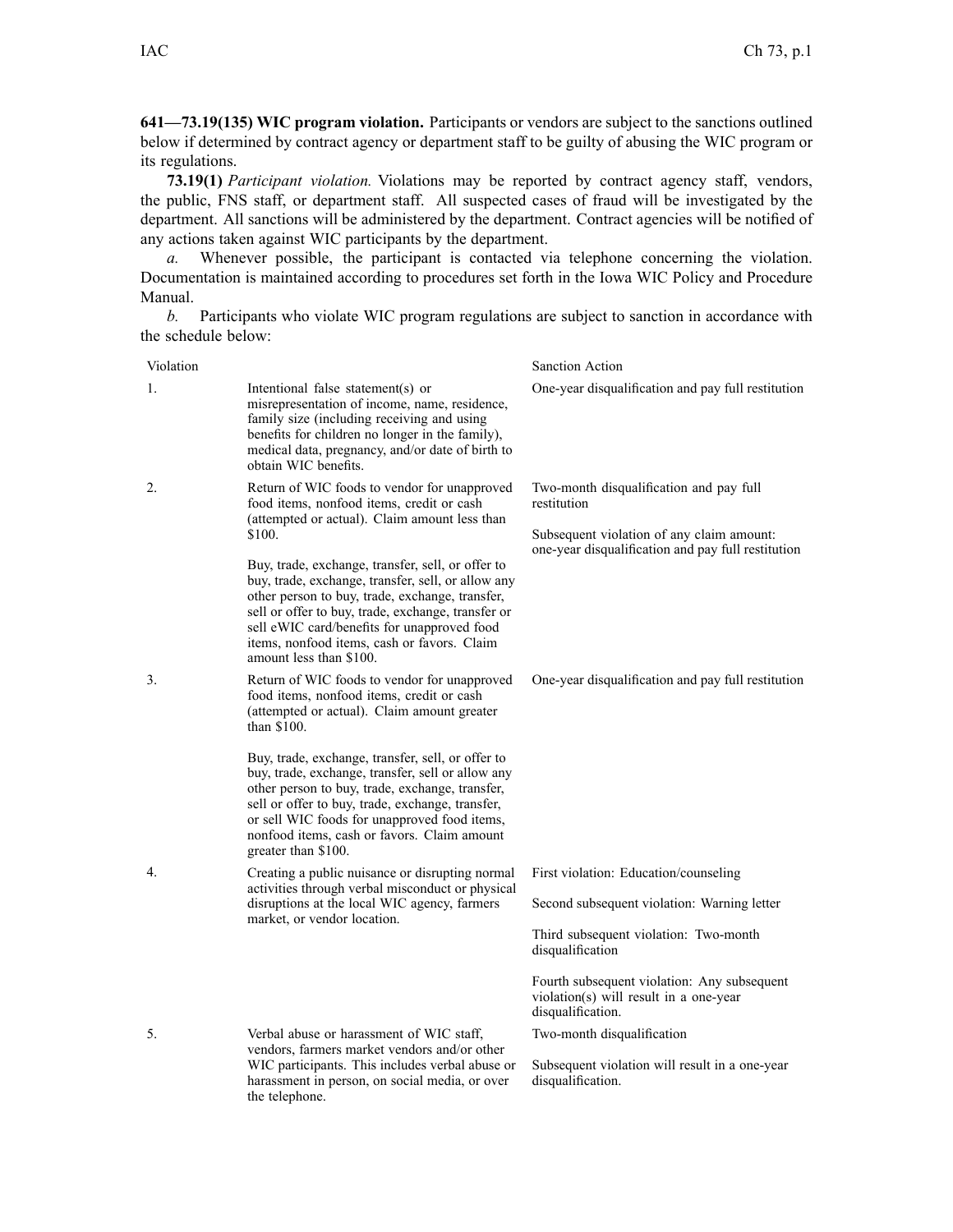| 6.  | Physical abuse (directly or indirectly carrying)<br>out the actual harm or threatening to do harm) of<br>WIC staff, vendors, vendor staff, farmers market<br>vendors, farmers market vendor staff, and/or<br>other WIC participants. | Any violation will result in a one-year<br>disqualification.                   |
|-----|--------------------------------------------------------------------------------------------------------------------------------------------------------------------------------------------------------------------------------------|--------------------------------------------------------------------------------|
| 7.  | Destruction of property, theft of $eWIC$ card $(s)$ or<br>theft from a local WIC agency, vendor, vendor<br>staff, farmers market vendor, farmers market<br>vendor staff, and/or another WIC participant.                             | Any violation will result in a one-year<br>disqualification.                   |
| 8.  | Collusion with staff to improperly obtain<br>henefits.                                                                                                                                                                               | One-year disqualification and pay full restitution                             |
| 9.  | Dual participation resulting from intentional<br>misrepresentation.                                                                                                                                                                  | One-year disqualification and pay full restitution                             |
| 10. | Trafficking WIC food benefits, WIC benefits, or<br>WIC items and/or collusion with an authorized<br>vendor.                                                                                                                          | One-year disqualification and pay full restitution                             |
| 11. | Other violations of this chapter or the Iowa WIC<br>Policy and Procedure Manual.                                                                                                                                                     | As appropriate per this chapter or the Iowa WIC<br>Policy and Procedure Manual |

*c.* Local law enforcement may be notified in appropriate cases.

*d.* Fifteen days' notice must be given prior to all disqualifications. In all cases, the participant must be informed of the reason for the disqualification, of the right to appeal the decision through the fair hearing process, and of eligibility to receive WIC services at the end of the disqualification period.

*e.* A disqualification may apply to all members of <sup>a</sup> family who are on the WIC program.

*f.* Violations are cumulative. However, <sup>a</sup> participant will not have sanctions assessed for committing <sup>a</sup> second violation when the second violation occurs before the participant receives notice of the first violation and the second violation is the same as the first. A participant who commits the same violation <sup>a</sup> second time following receipt of <sup>a</sup> notice for the first violation is subject to <sup>a</sup> one-year disqualification.

*g.* When <sup>a</sup> participant improperly received benefits as <sup>a</sup> result of intentionally making <sup>a</sup> false or misleading statement(s) or intentionally misrepresenting, concealing, or withholding facts or sells or attempts to sell benefits the participant received from the WIC program and is disqualified from the WIC program, the participant may be required to make restitution of the cash value of the improperly received or used WIC benefits. The department may establish <sup>a</sup> claim against the participant for the full value of the improperly received benefits.

The department shall issue <sup>a</sup> written notice of restitution and disqualification.

If the participant chooses <sup>a</sup> repaymen<sup>t</sup> plan for claims, the department will assist in developing <sup>a</sup> paymen<sup>t</sup> schedule. If the participant has not paid the department directly within 30 days of the notice of restitution and disqualification, the department will pursue collection of the dollar amount owed and benefits will be discontinued until the claim is paid.

*h.* The department may decide not to impose <sup>a</sup> mandatory disqualification if <sup>a</sup> family makes full restitution for <sup>a</sup> monetary claim, establishes <sup>a</sup> repaymen<sup>t</sup> schedule within 30 days of receipt of the letter demanding repayment, makes full restitution or agrees to <sup>a</sup> repaymen<sup>t</sup> schedule or, in the case of <sup>a</sup> participant who is an infant, <sup>a</sup> child, or under the age of 18, the state or local agency approves the designation of <sup>a</sup> proxy. The department may permit the participant to receive WIC services before the end of <sup>a</sup> mandatory disqualification period if full restitution is made or <sup>a</sup> repaymen<sup>t</sup> schedule is agreed upon or, in the case of <sup>a</sup> participant who is an infant, <sup>a</sup> child, or under the age of 18, the department or local agency approves the designation of <sup>a</sup> proxy. All decisions are at the discretion of the department.

*i.* When <sup>a</sup> disqualification period has ended, the individual disqualified may be reinstated if the individual's certification period is still current. If the individual's certification period is not current, the individual will need to complete <sup>a</sup> certification appointment.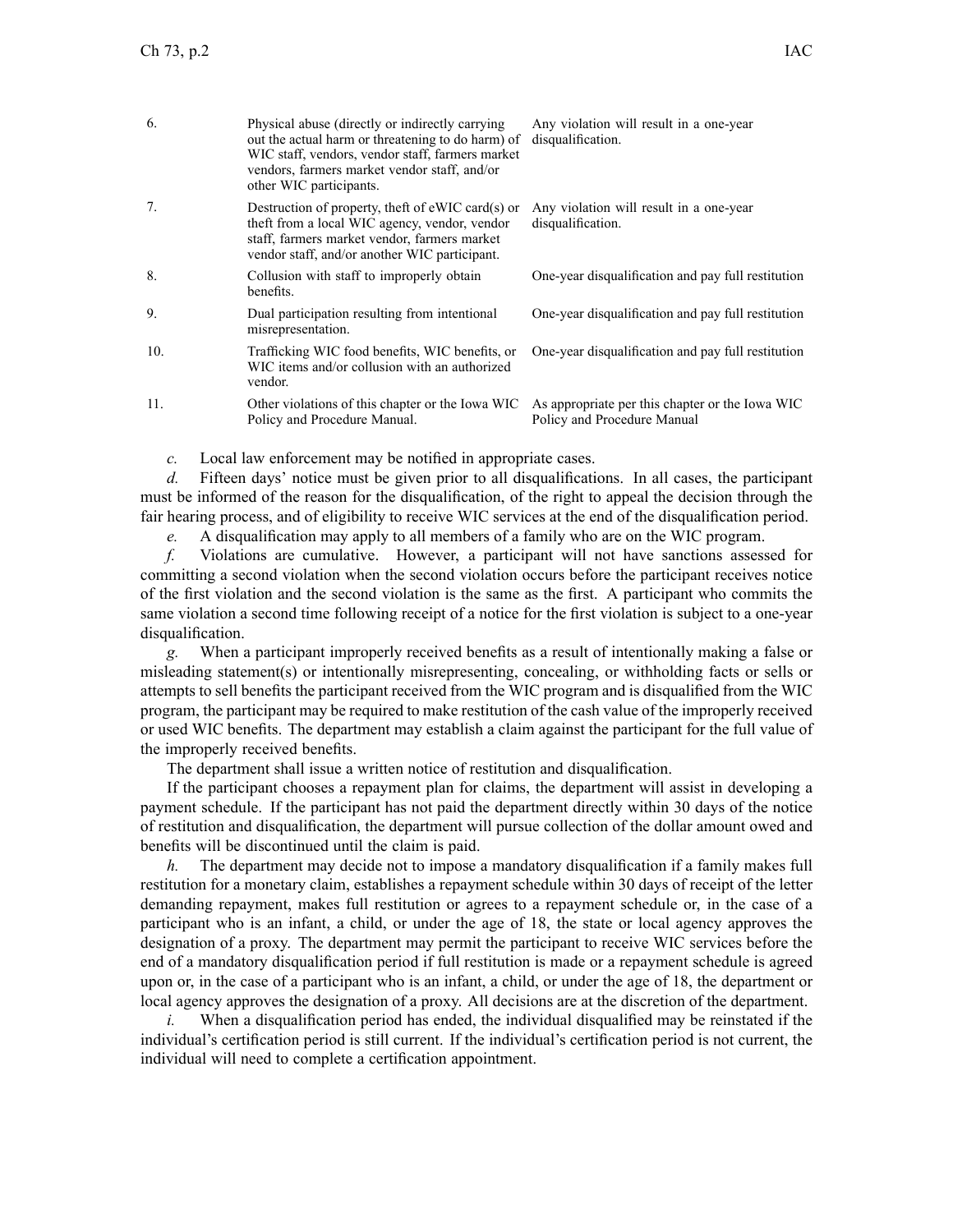*j.* The department shall maintain a master list of all participant violation notices, disqualifications, and statements of restitution. The participant's notice of violation must also indicate when it is <sup>a</sup> second offense.

**73.19(2)** *Vendor violations.* There are five types of sanctions that are applied to vendors for violations of WIC program regulations: nonpaymen<sup>t</sup> of food instruments, issuance of violation points, temporary disqualification, permanen<sup>t</sup> disqualification, and civil money penalties.

*a.* Nonpayment of food instruments. If the vendor has been terminated from the WIC program and submits <sup>a</sup> claim, it will be fully denied.

*b.* Administrative and procedural violation points. Administrative and procedural violations are offenses to the provisions of the WIC vendor agreemen<sup>t</sup> that do not rise to the level of fraud against the WIC program or its participants.

These violations are an indication of <sup>a</sup> vendor's inattention to or disregard of the requirements of the WIC vendor agreement. It is in the department's interest to record and consider these violations when considering whether to continue its contractual relationship with the vendor.

One or more transactions prior to notification of the vendor constitute only one violation if they contain the same error.

The assignment of violation points does not limit the department's right to effect stronger penalties and sanctions in cases in which there is evidence of an intentional or systematic practice of abusing or defrauding the Iowa WIC program.

| Violation |                                                                                                                                                                                                                                                                                    | Points Per Event |
|-----------|------------------------------------------------------------------------------------------------------------------------------------------------------------------------------------------------------------------------------------------------------------------------------------|------------------|
|           | 1. Developing and using promotional materials including stickers, tags, labels, or<br>channel strips with the WIC service mark to identify WIC-approved foods.                                                                                                                     | 5                |
|           | 2. Developing and using vendor-created WIC vendor identification decals to<br>indicate vendor is an authorized vendor.                                                                                                                                                             | 5                |
|           | 3. Failure to allow WIC participants to leave the vendor with WIC foods that were<br>debited/removed from their eWIC account during a WIC transaction.                                                                                                                             | 5                |
|           | 4. Failure to post eWIC signs in the cash register lane that has a working WIC<br>terminal if the vendor is not integrated.                                                                                                                                                        | 5                |
|           | 5. Failure to provide vendor ECR system participant receipts to WIC participants<br>during each WIC transaction.                                                                                                                                                                   | 5                |
|           | 6. Failure to reimburse department for potentially overpaid food instrument or<br>provide reasonable explanation for the cost of the food instrument.                                                                                                                              | 10               |
|           | 7. Refusal to accept valid WIC food instruments from participants.                                                                                                                                                                                                                 | 10               |
| 8.        | Discriminatory treatment of WIC participants, such as requiring WIC<br>participants to use special checkout lanes or provide extra identification, or<br>disallowing the use of coupons or other vendor discounts in WIC transactions<br>that are allowed in non-WIC transactions. | 10               |
|           | 9. Treating WIC customers differently by offering them incentive items, vendor<br>discounts, coupons, or other promotions that are not offered to non-WIC<br>customers.                                                                                                            | 10               |
|           | 10. Providing to WIC participants incentive items not prior authorized by the<br>department.                                                                                                                                                                                       | 10               |
|           | 11. Failure to carry out corrective action plan developed as a result of monitoring<br>visit.                                                                                                                                                                                      | 10               |
| 12.       | Accepting the return of food purchased with WIC food instruments for cash or<br>credit toward other purchases.                                                                                                                                                                     | 10               |
| 13.       | Issuing "rain checks" or credit in exchange for WIC food instruments.                                                                                                                                                                                                              | 10               |
| 14.       | Stocking out-of-date, stale, or moldy WIC foods.                                                                                                                                                                                                                                   | 10               |
|           | 15. Failure to submit vendor price assessment reports as requested.                                                                                                                                                                                                                | 10               |
|           | 16. Failure to train all employees and ensure their knowledge regarding WIC<br>program procedures set forth in the vendor's current agreement and in the<br>current publication of the Iowa WIC program's vendor instruction booklet.                                              | 10               |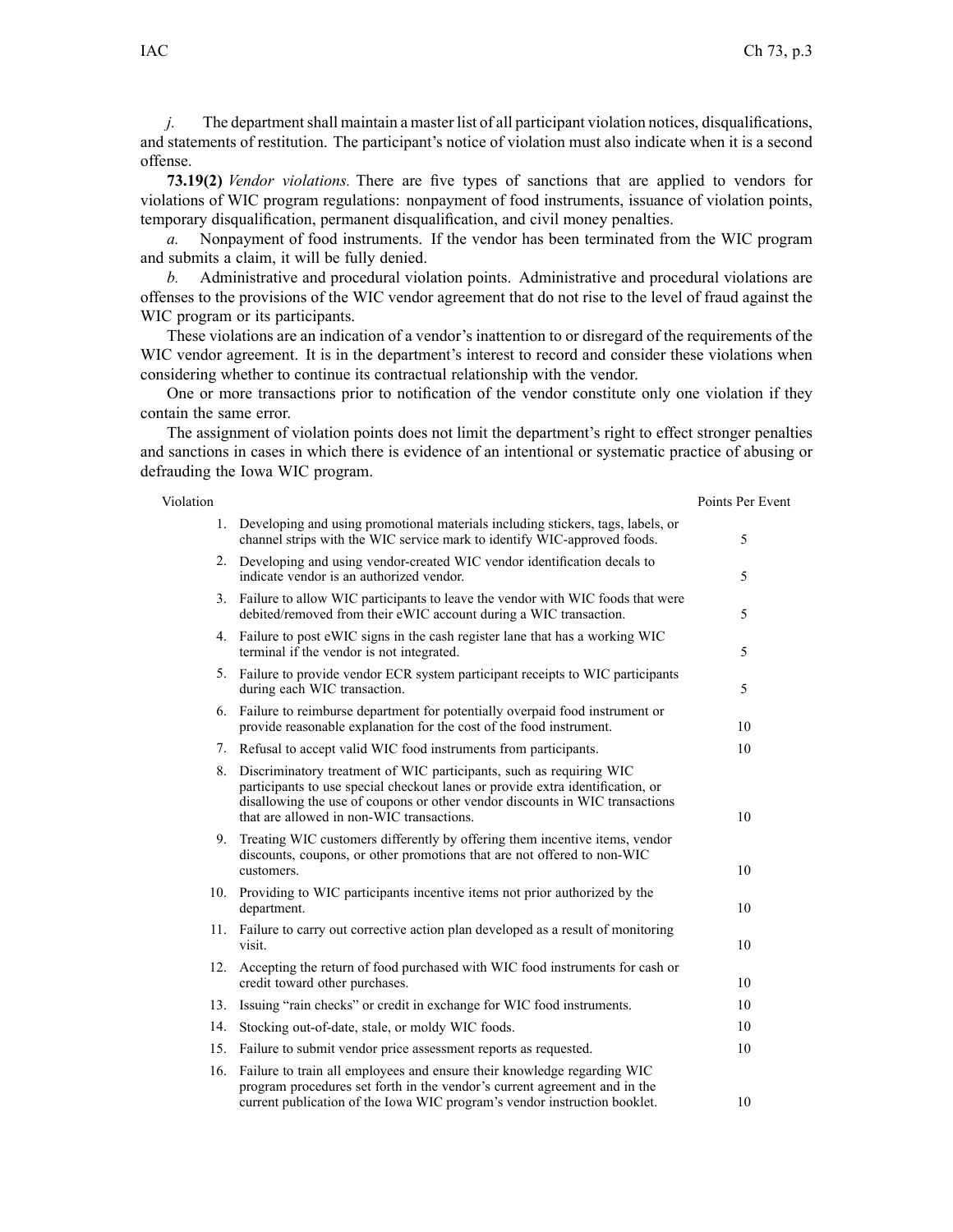| Violation |                                                                                                                                                                         | Points Per Event                                                                                                                           |
|-----------|-------------------------------------------------------------------------------------------------------------------------------------------------------------------------|--------------------------------------------------------------------------------------------------------------------------------------------|
|           | 17. Requiring WIC participants to purchase a particular brand when other<br>WIC-approved brands are available.                                                          | 10                                                                                                                                         |
| 18.       | Not allowing WIC participants to use discount coupons or promotional specials<br>to reduce the WIC food instrument amount.                                              | 10                                                                                                                                         |
|           | 19. Requiring to enter the PIN for the participant and/or asking for the participant's<br>PIN.                                                                          | 10                                                                                                                                         |
|           | 20. For vendors that have special WIC prices, failure to post WIC prices on the<br>shelf or on the package.                                                             | 15                                                                                                                                         |
| 21.       | Contacting WIC participants in an attempt to recover funds not paid by WIC.                                                                                             | 15                                                                                                                                         |
| 22.       | Providing false information on the price assessment report.                                                                                                             | 15                                                                                                                                         |
| 23.       | Knowingly entering false information or altering information on the eWIC<br>receipt/benefits.                                                                           | 10                                                                                                                                         |
|           | 24. Requiring other cash purchases to redeem WIC food instruments.                                                                                                      | 15                                                                                                                                         |
|           | 25. Failure to obtain infant and/or special needs formula from an approved source<br>listed by the Iowa WIC program.                                                    | 15                                                                                                                                         |
| 26.       | Offering incentive items with a value of more than \$1.99.                                                                                                              | 15                                                                                                                                         |
| 27.       | Scanning any UPC code that is not affixed to the actual item being purchased<br>by the WIC participant.                                                                 | 20                                                                                                                                         |
| 28.       | Failure to allow purchase of up to the full amount of WIC foods authorized<br>on the food instrument if such foods are available and desired by the WIC<br>participant. | 20                                                                                                                                         |
|           | 29. Other violations of this chapter or the WIC vendor agreement or the Iowa WIC<br>Policy and Procedure Manual.                                                        | As appropriate<br>per this chapter,<br>the WIC Vendor<br>Agreement<br>and Handout.<br>or the Iowa<br>WIC Policy<br>and Procedure<br>Manual |

*c.* One-year disqualification. With an administrative finding of the following patterns ofsanctions, the vendor will be disqualified for one year.

(1) A pattern of allowing purchase of nonapproved food items in exchange for WIC food instruments or for foods provided in excess of those listed on the WIC food instrument. (federally mandated sanction)

(2) Accumulation of 45 or more violations points within <sup>a</sup> single federal fiscal year of the agreemen<sup>t</sup> period. (department sanction)

(3) Failure to provide access to vendor premises or in any manner to hinder, impede or misinform authorized WIC personnel in the act of conducting an on-site education, monitoring or investigation visit. (department sanction)

(4) Loss of Iowa department of inspections and appeals license. (department sanction)

(5) Submitting for paymen<sup>t</sup> <sup>a</sup> WIC food instrument redeemed by another authorized vendor. (department sanction)

(6) Threatening or verbally abusing WIC participants or authorized WIC program personnel in the conduct of legitimate WIC program transactions. (department sanction)

(7) Submitting for paymen<sup>t</sup> WIC food instruments known by the vendor to have been lost or stolen. (department sanction)

(8) Participating with other individuals, including but not limited to WIC employees, vendors, and participants, in systematic efforts to submit false claims for reimbursement of improper WIC food instrument. (department sanction)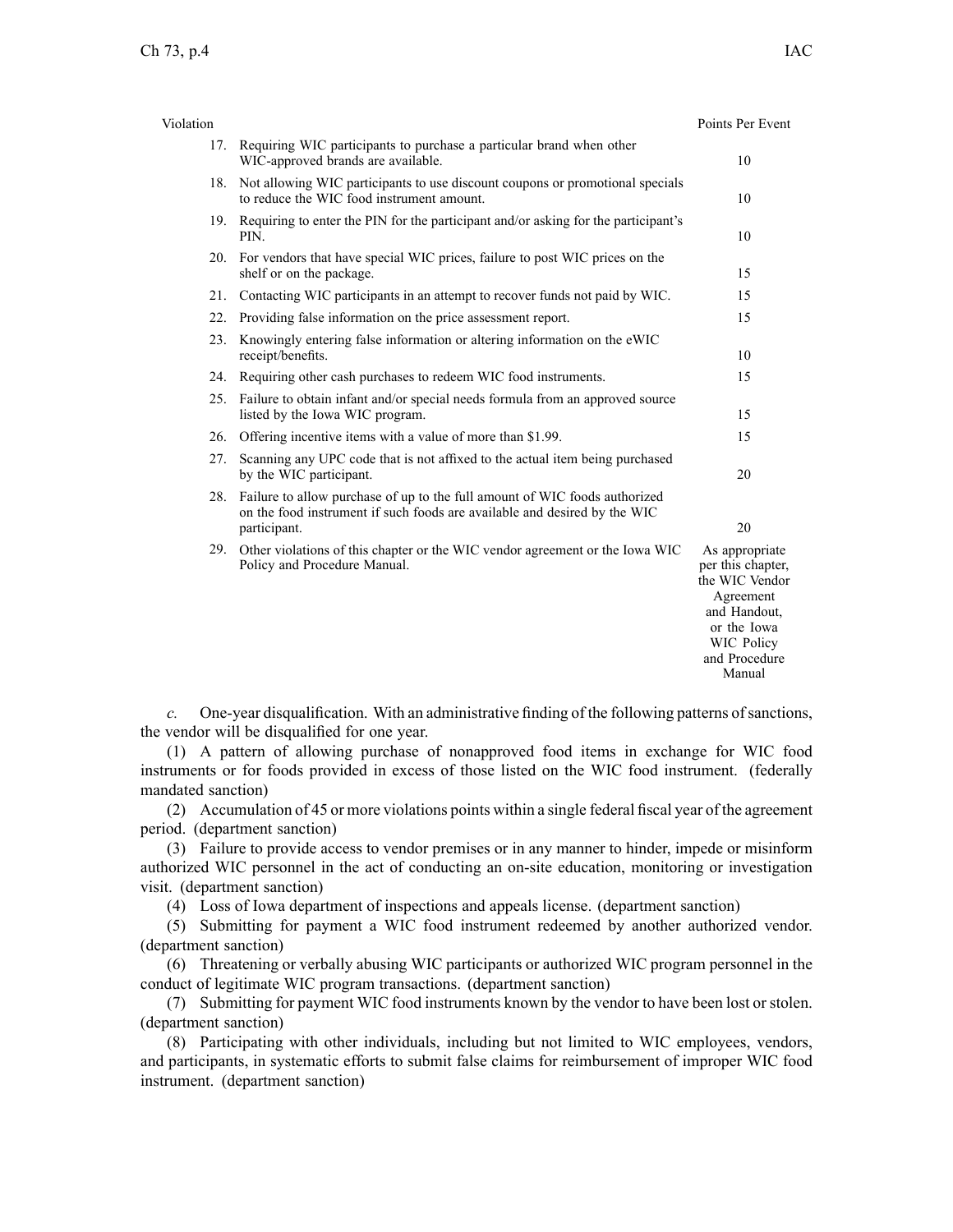*d.* With an administrative finding of the following federally mandated sanctions, the vendor will be disqualified from being <sup>a</sup> WIC vendor for three years.

(1) A pattern of charging WIC participants more than non-WIC customers or charging WIC participants more than the current shelf price.

(2) A pattern of charging for items not received by the WIC participant or for foods provided in excess of those listed on the WIC food instrument.

(3) A pattern of providing credit or nonfood items, excep<sup>t</sup> for alcohol, alcoholic beverages, or tobacco products, in exchange for WIC food instruments.

(4) One incidence of allowing the purchase of alcohol, alcoholic beverages, or tobacco products with <sup>a</sup> WIC food instrument.

(5) A pattern of receiving, transacting, or redeeming WIC food instruments outside authorized channels, including through unauthorized vendors or persons.

(6) A pattern of claiming reimbursement for the sale of <sup>a</sup> quantity of <sup>a</sup> specific food item which exceeds the vendor's documented inventory of that food item for <sup>a</sup> specified period of time.

*e.* With an administrative finding of the following federally mandated sanctions, the vendor will be disqualified for six years.

(1) One incidence of buying or selling food instruments for cash (trafficking).

(2) One incidence of selling firearms, ammunition, explosives, or controlled substances (as defined in Section 102 of the Controlled Substances Act (21 U.S.C. 802)) in exchange for WIC food instruments.

*f.* With <sup>a</sup> conviction in <sup>a</sup> criminal court of law for trafficking in WIC food instruments or selling firearms, ammunition, explosives, or controlled substances (as defined in Section 102 of the Controlled Substances Act (21 U.S.C. 802)) in exchange for WIC food instruments, the vendor will be permanently disqualified from the Iowa WIC program. The department may impose <sup>a</sup> civil money penalty (CMP) in lieu of <sup>a</sup> disqualification when it determines, in its sole discretion, that:

(1) Disqualification of the vendor would result in inadequate participant access; or

(2) The vendor had, at the time of the violation, an effective policy and program in effect to preven<sup>t</sup> trafficking; and the ownership of the vendor was not aware of, did not approve of, and was not involved in the conduct of the violation.

*g.* The following does not have <sup>a</sup> point value, but shall result in or extend <sup>a</sup> disqualification period: For each month in which <sup>a</sup> vendor accepts WIC food instruments during <sup>a</sup> disqualification period, the disqualification period shall be extended by 30 days.

*h.* The above sanctions notwithstanding, the state of Iowa reserves the right to seek civil and criminal prosecution of WIC vendors for any and all instances of dealing in stolen or lost food instruments, trading cash and other inappropriate commodities for food instruments, or cases in which there exists evidence of <sup>a</sup> clear business practice to improperly obtain WIC funds, or other practices meeting the definition of fraud as defined in 7 CFR Part 246 or the Iowa Code.

*i.* A vendor shall not be entitled to receive any compensation for revenues lost as a result of any temporary or permanen<sup>t</sup> disqualification.

*j.* A minimum of 15 days' notice is provided prior to all disqualifications, excep<sup>t</sup> for permanen<sup>t</sup> disqualifications assessed under paragraph [73.19\(2\)](https://www.legis.iowa.gov/docs/iac/rule/641.73.19.pdf)*"f,"* which are effective on the date of receipt of the notice of administrative action. When the department determines that an offense has occurred, <sup>a</sup> disqualification letter with supporting documentation is prepared for the WIC director's signature. The disqualification letter identifies the specific offenses that the vendor is charged with and the procedures for filing an appeal. Voluntary withdrawal from the WIC vendor agreemen<sup>t</sup> to avoid <sup>a</sup> sanction is not allowed.

*k.* The department is responsible for issuing all warning and disqualification letters. Contract agencies are informed of all vendor correspondence regarding violations. In situations where participant violations are also involved, the contract agency is responsible for follow-up, as detailed in subrule [73.19\(1\)](https://www.legis.iowa.gov/docs/iac/rule/641.73.19.pdf).

*l.* Federal Supplemental Nutrition Assistance Program (SNAP) regulations require automatic disqualification from SNAP for vendors disqualified by the WIC program for certain types of violations. When <sup>a</sup> vendor is disqualified from the WIC program, the disqualification letter to the vendor will